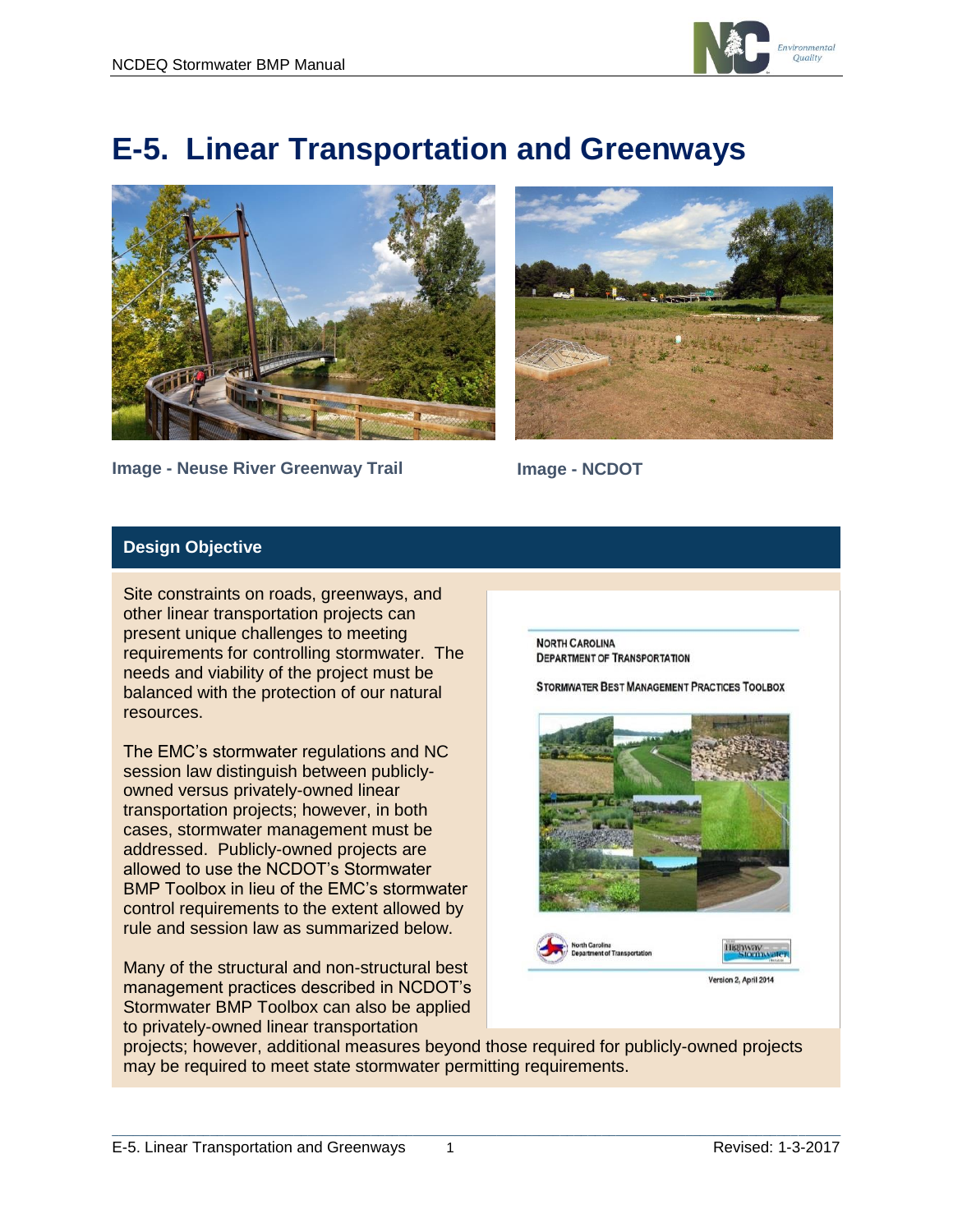

#### **Regulatory Requirements**

#### **Applicability**

In accordance with Rules 15A NCAC 02H .1001(1)(b) and (1)(c), the EMC's postconstruction stormwater regulations are **not** applicable to the following linear transportation projects:

- (i) activities of the NCDOT that are regulated in accordance with their NPDES Permit Number NCS000250;
- (ii) linear transportation projects that are undertaken by an entity other than NCDOT when the project is constructed to NCDOT standards and in accordance with the NCDOT Stormwater Best Management Practices Toolbox; the project is not part of a larger common plan of development; AND the project will be conveyed to NCDOT or another public entity upon completion.

Privately-owned transportation projects, such as roads and sidewalks within a residential subdivision, will not typically meet the above exclusions and will therefore be subject to the EMC's post-construction stormwater regulations.

#### **Vegetated Setback**

In accordance with Rule 15A NCAC 02H .1003(4)(d), publicly-funded linear projects are allowed to be located in the vegetated setback when it is not practical to locate the built-upon area elsewhere; built-upon area is minimized; AND channelizing runoff is avoided.

#### **Definition of "Public linear transportation project"**

Rule 15A NCAC 02H .1002(39) defines "public linear transportation project" as "a project consisting of a road, bridge, sidewalk, greenway, or railway that is on a public thoroughfare plan or provides improved access for existing development and that is owned and maintained by a public entity."

#### **Important Links**

**15A NCAC 2H .1001** – Post-Construction Stormwater Management: Purpose and Scope; see 2H .1001(1) Applicability

 $\mathcal{L}_\mathcal{L} = \{ \mathcal{L}_\mathcal{L} = \{ \mathcal{L}_\mathcal{L} = \{ \mathcal{L}_\mathcal{L} = \{ \mathcal{L}_\mathcal{L} = \{ \mathcal{L}_\mathcal{L} = \{ \mathcal{L}_\mathcal{L} = \{ \mathcal{L}_\mathcal{L} = \{ \mathcal{L}_\mathcal{L} = \{ \mathcal{L}_\mathcal{L} = \{ \mathcal{L}_\mathcal{L} = \{ \mathcal{L}_\mathcal{L} = \{ \mathcal{L}_\mathcal{L} = \{ \mathcal{L}_\mathcal{L} = \{ \mathcal{L}_\mathcal{$ 

**15A NCAC 2H .1002** – Definitions; see Item (39) Public linear transportation project

**15A NCAC 02H .1003** – Requirements that Apply to All Projects; see 2H .1003(4)(d)

**[NC Session Law 2014-1](http://www.ncleg.net/EnactedLegislation/SessionLaws/HTML/2013-2014/SL2014-1.html)** – See (b1)

**[NCDOT Stormwater BMP Toolbox](https://connect.ncdot.gov/resources/hydro/HSPDocuments/2014_BMP_Toolbox.pdf)**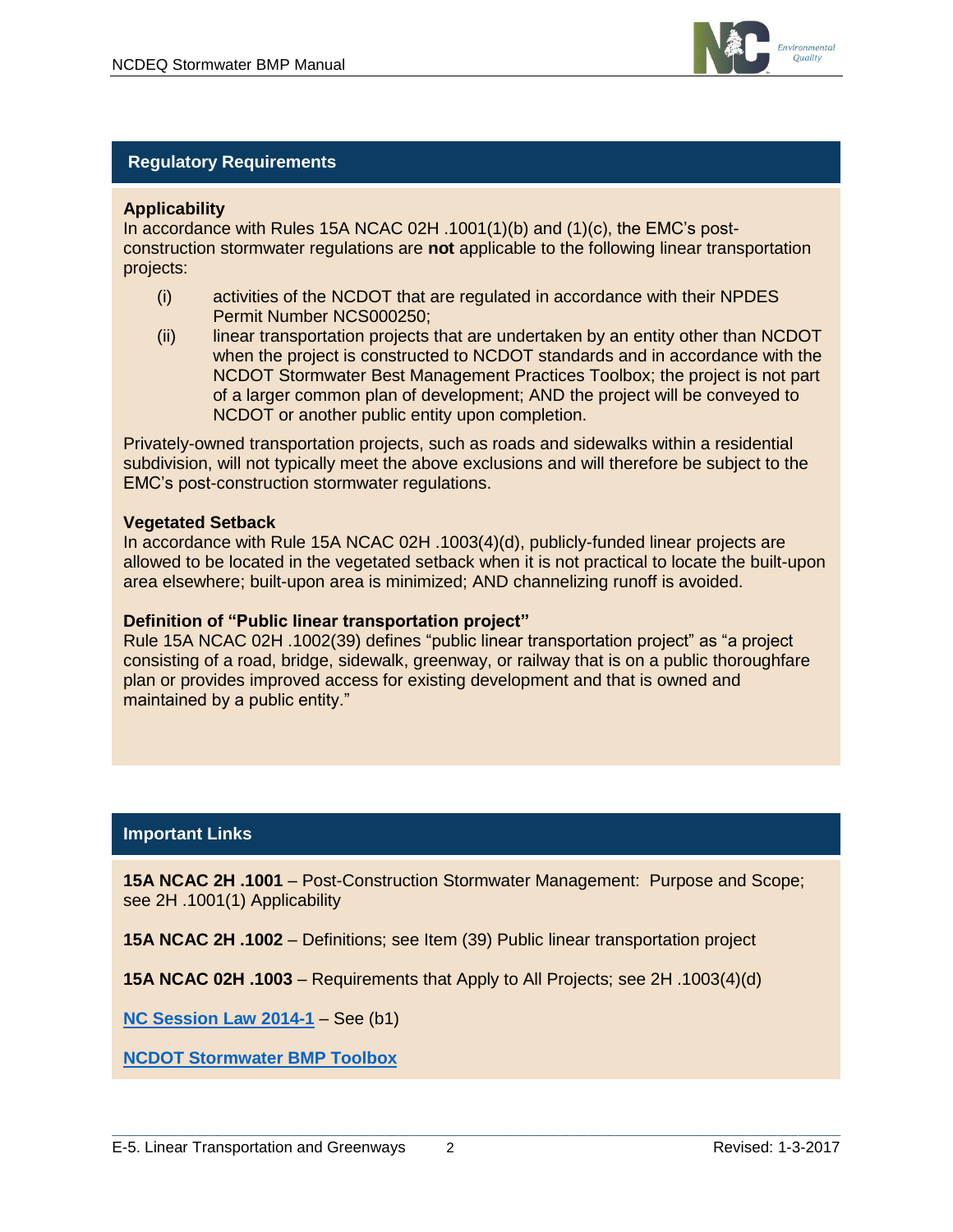





**Image - NCDOT Image - NCDOT**

### **RECOMMENDATION 1: USE NATURAL MATERIALS FOR TRAIL SURFACES**

Using natural materials such as mulch or crushed shells instead of asphalt or concrete will help satisfy the stormwater management requirements to minimize BUA and avoid channelizing runoff. Elevated boardwalks are another option to consider to minimize BUA.

# **RECOMMENDATION 2: GRADE PROJECT AWAY FROM SURFACE WATERS**

Constructing the road, greenway, or trail so that it slopes away from surface waters will allow increased opportunity for stormwater to infiltrate and reduce the volume of stormwater runoff reaching surface waters. If possible, grade the project so that it drains to a nearby stormwater control measure.

# **RECOMMENDATION 3: MITIGATE LOSS OF VEGETATED SETBACK**

When impact to a vegetated setback is unavoidable, mitigate the impact at a ratio of at least one-to-one when not already required to do so by federal or state regulation or local ordinance. There are many ways to provide mitigation including preserving natural areas elsewhere within the same drainage basin, providing stormwater treatment for stormwater run-on, or paying into a state or private buffer mitigation bank.

 $\mathcal{L}_\mathcal{L} = \{ \mathcal{L}_\mathcal{L} = \{ \mathcal{L}_\mathcal{L} = \{ \mathcal{L}_\mathcal{L} = \{ \mathcal{L}_\mathcal{L} = \{ \mathcal{L}_\mathcal{L} = \{ \mathcal{L}_\mathcal{L} = \{ \mathcal{L}_\mathcal{L} = \{ \mathcal{L}_\mathcal{L} = \{ \mathcal{L}_\mathcal{L} = \{ \mathcal{L}_\mathcal{L} = \{ \mathcal{L}_\mathcal{L} = \{ \mathcal{L}_\mathcal{L} = \{ \mathcal{L}_\mathcal{L} = \{ \mathcal{L}_\mathcal{$